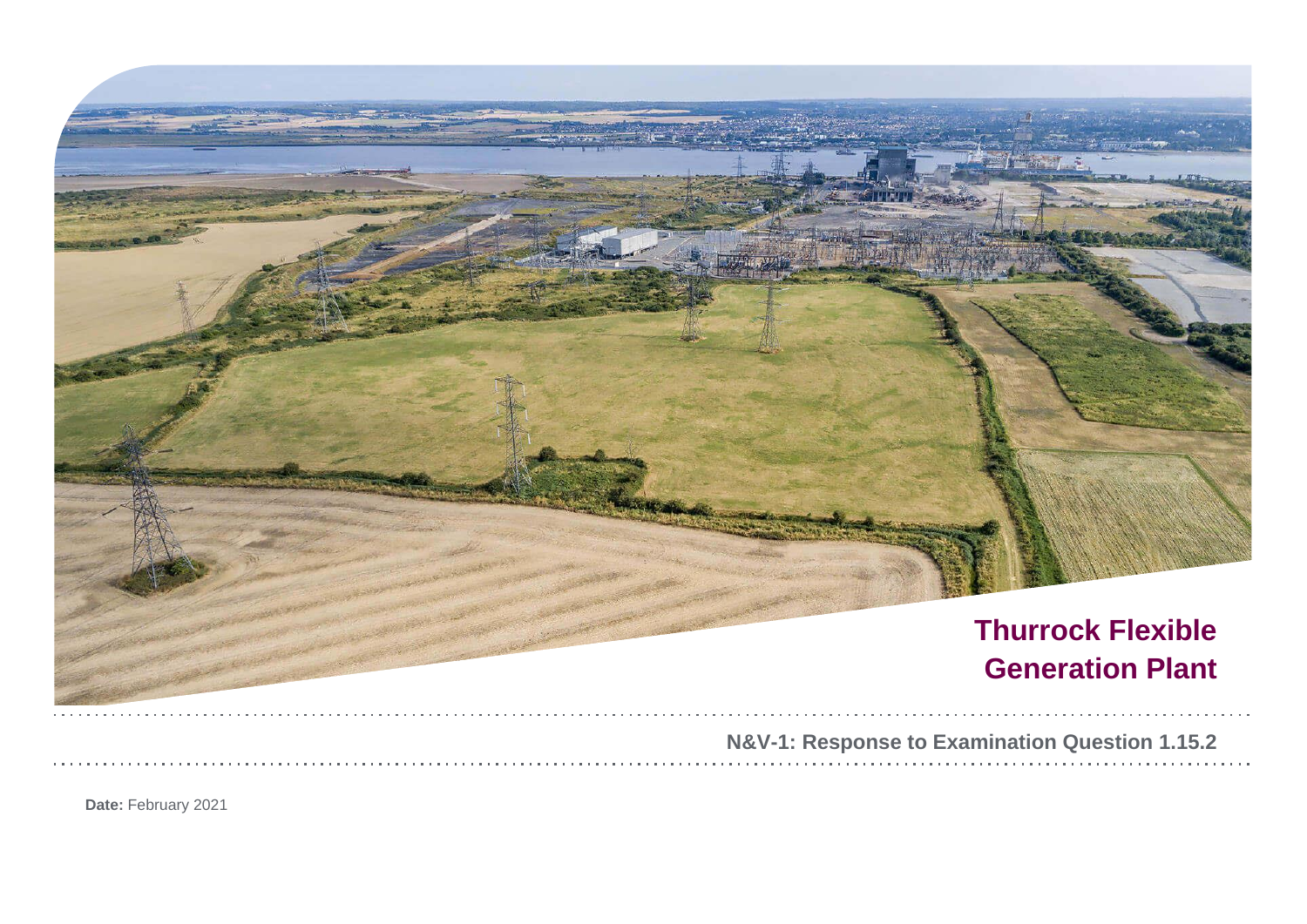## **Supporting Document N&V-1**

Report Number: N&V-1

Version: Final

Date: February 2021

Thurrock Power Ltd

1st Floor

145 Kensington Church Street

London W8 7LP

### **Copyright © RPS**

The material presented in this report is confidential. This report has been prepared for the exclusive use of Thurrock Power Ltd and shall not be distributed or made available to any other company or person without the knowledge and written consent of RPS.

Prepared by: Charlotte Birch

Contributors: Lise Tjellesen

Checked by: Lise Tjellesen

# **Table of Contents**





# **List of Tables**

Table 1.1: Baseline ambient noise levels. [.................................................................................](#page-2-1) 1